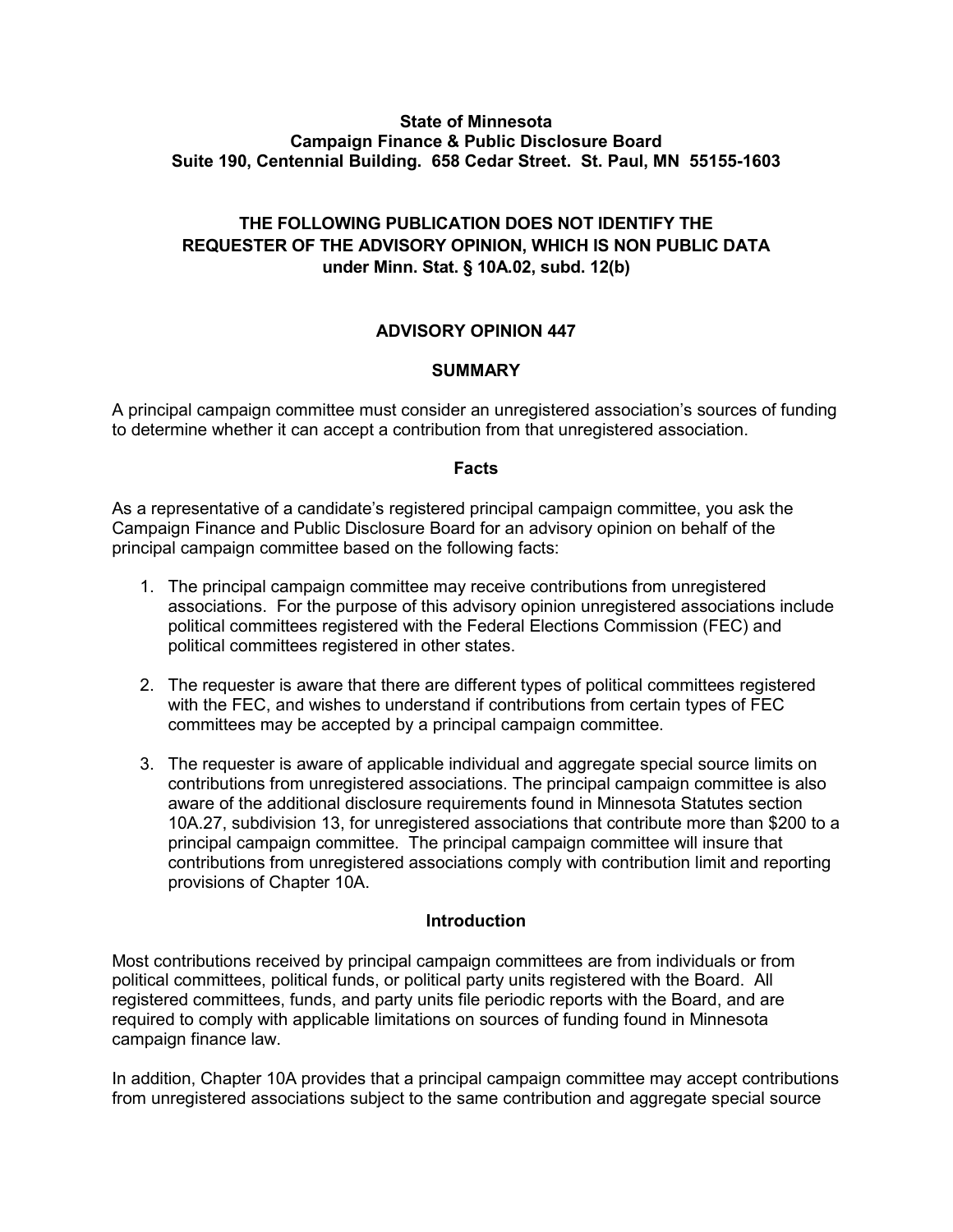limits that apply to political committees and funds registered with the Board. Typically the unregistered associations that make contributions are in fact registered as a political committee or political fund, but in a state other than Minnesota, or with the FEC. To insure that unregistered associations are not making contributions from sources prohibited under Chapter 10A, and to insure that there is public disclosure regarding the unregistered associations participating in Minnesota state elections, an unregistered association that contributes more than \$200 to a principal campaign committee, political committee or fund, or party unit registered with the Board must provide a disclosure statement with the contribution.<sup>[1](#page-1-0)</sup> In specific Minnesota Statutes, section 10A.27, subdivision 13, provides in part:

Subd. 13. **Unregistered association limit; statement; penalty**. (a) The treasurer of a political committee, political fund, principal campaign committee, or party unit must not accept a contribution of more than \$200 from an association not registered under this chapter unless the contribution is accompanied by a written statement that meets the disclosure and reporting period requirements imposed by section 10A.20. This statement must be certified as true and correct by an officer of the contributing association. The committee, fund, or party unit that accepts the contribution must include a copy of the statement with the report that discloses the contribution to the board.

An unregistered association that makes contributions of over \$200 to more than three political committees, political funds, principal campaign committees, or party units in a year is required to register with the Board.

For the purposes of this advisory opinion the Board must consider the organization and source of administrative support and contributions provided to various types of political committees registered with the FEC (FEC PACs). The Board's understanding of FEC PACs is drawn from FEC publications, and is summarized in the descriptions provided below.

**Separate segregated fund (SSF)** Under federal law, corporations and labor organizations may set up political committees which make contributions to and expenditures on behalf of federal candidates and other political committees. Federal election law refers to this type of corporate or labor political committee as a separate segregated fund. A corporation or union that sponsors an SSF is called the connected organization. The connected organization may exercise control over the expenditures and contributions made by the SSF. The funds raised by the SSF must come from individuals. Direct corporate contributions to the SSF are prohibited. Individuals who contribute to the SSF must be affiliated with the connected organization. For example, the SSF for a corporation with capital stock may solicit only the corporation's stockholders, executive and administrative personnel, and the families of both groups. A labor union and its SSF may solicit only union members and their families. The connected organization may pay for the operating costs of the SSF, including fundraising expenses. The administrative support provided by the connected association is exempted from the federal definition of contribution or expenditure, and therefore is not subject to disclosure by the SSF to the FEC. The official name of the SSF must include the full name of the connected association.

<span id="page-1-0"></span><sup>&</sup>lt;sup>1</sup> The disclosure required with contributions from unregistered associations to ballot question committees and funds and to independent expenditure committees and funds is defined in Minnesota Statutes section 10A.27, subdivisions 14 and 15. The disclosure provided with contributions to these types of committees and funds is very different from the disclosure provided with a contribution to a principal campaign committee, and is outside of the scope of this advisory opinion.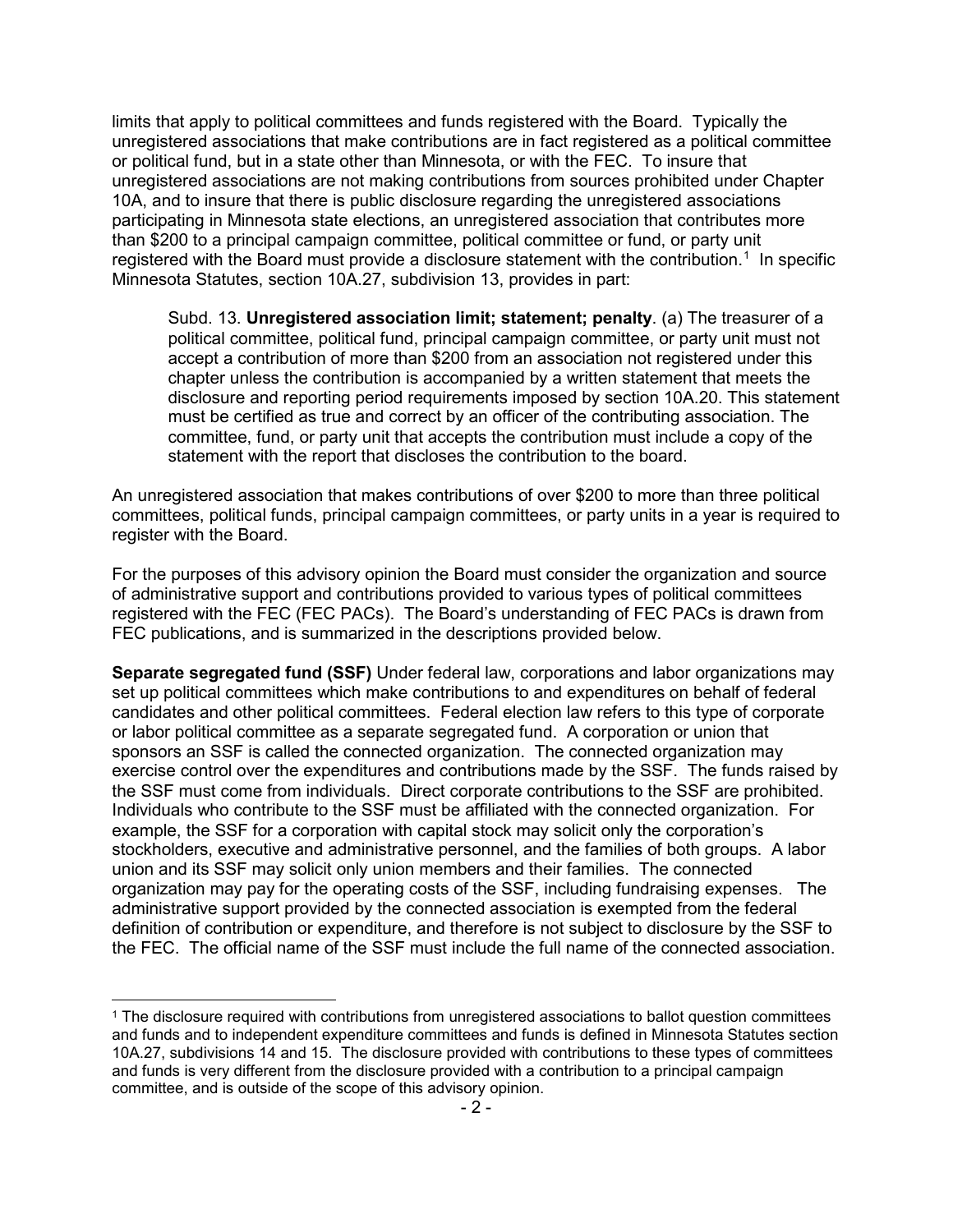**Nonconnected political committee** A nonconnected political committee does not have a connected organization. A nonconnected political committee must either pay for its operating costs and fundraising expenses from the contributions it raises, or it must report as an in-kind contribution any administrative cost or fundraising expenses paid for by another association. Inkind contributions are subject to federal limits, prohibitions, and disclosure requirements. A nonconnected political committee may receive limited administrative support from an organization that is not a corporation or a labor organization. For example, a partnership may provide limited support to a nonconnected committee. A nonconnected political committee may not accept direct corporate or labor donations.

**Leadership committee** Federal candidates may establish a leadership committee that is separate from the authorized committee of the candidate. Under federal law the leadership committee may make expenditures or contributions to other federal and state-level candidates consistent with federal and state limits and regulations. A leadership committee is directly or indirectly established, financed, maintained, and controlled by a candidate for federal office. A leadership committee is a type of nonconnected political committee, and may not accept direct corporate or labor donations.

The Board has previously addressed the question of whether an SSF may contribute to Minnesota committees in Advisory Opinions 371 and 375. Both opinions found it problematic for an SSF receiving corporate administrative support to make contributions in Minnesota. The Board's opinions were limited in scope because at the time the opinions were issued, Minnesota Statutes section 211B.15, which regulates corporate contributions to Minnesota committees, was outside of the Board's jurisdiction. The Board now has jurisdiction over section 211B.15 and therefore may provide an opinion on how that statute applies to contributions made to committees, funds, and party units registered with the Board.

#### **Issue One**

May a principal campaign committee accept a contribution from an unregistered association that is a federally-registered separate segregated fund receiving limited administrative support from a connected organization that is a for-profit corporation?

## **Opinion One**

No. Under the provisions of Minnesota Statutes section 10A.01, subdivision 11, a contribution may include donations of money and in-kind donations of goods or services. Administrative support to run an SSF, including its fundraising efforts, are therefore in-kind donations under Chapter 10A, and are subject to the regulations on contributions.

Contributions from for-profit corporations are prohibited in Minnesota Statutes section 211B.15, subdivision 2, which states:

Subd. 2. **Prohibited contributions.** (a) A corporation may not make a contribution or offer or agree to make a contribution directly or indirectly, of any money, property, free service of its officers, employees, or members, or thing of monetary value to a political party, organization, committee, or individual to promote or defeat the candidacy of an individual for nomination, election, or appointment to a political office.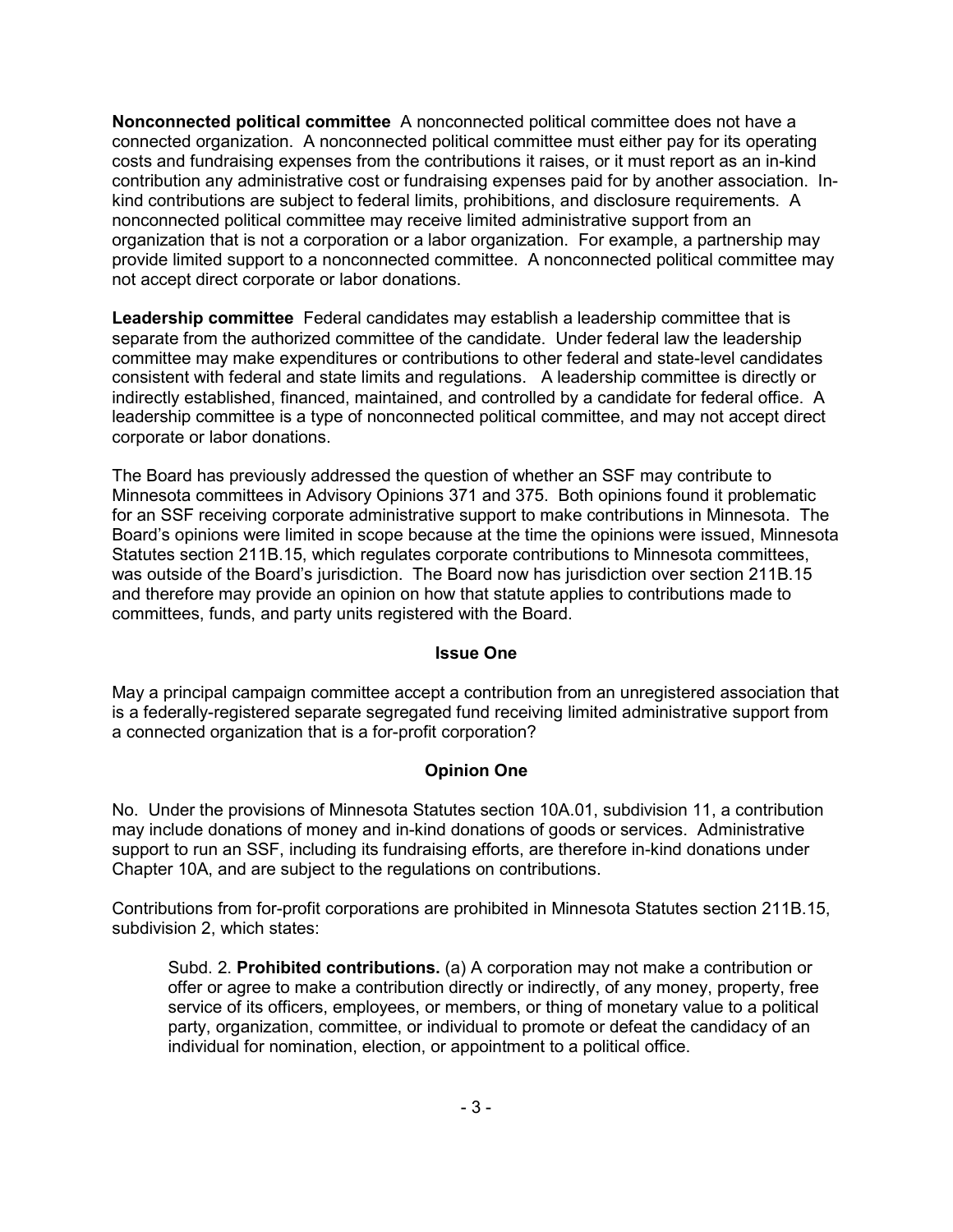Because administrative support and fundraising efforts are in-kind contributions from the forprofit corporation to the SSF and because in-kind contributions, either direct or indirect, from a for-profit corporation are prohibited in Minnesota, a principal campaign committee may not accept a contribution from an SSF with a connected organization that is a for-profit corporation. The Board recognizes that under federal law administrative support and fundraising costs provided to an SSF from its connected organization are not considered contributions. However, the federal definition of contribution does not create a different standard for unregistered associations that choose to make contributions to committees registered with the Board. Instead, the Board must apply the Minnesota definition of contribution to these entities.

#### **Issue Two**

May a principal campaign committee accept a contribution from an unregistered association that is a federally-registered separate segregated fund receiving limited administrative support from a connected organization that is a limited liability company?

## **Opinion Two**

No. Minnesota Statutes section 211B.15, subdivision 1, defines the types of entities included in the definition of corporation. This provision provides that "corporation" includes "a limited liability company formed under chapter 322B or 322C, or under similar laws of another state, that does business in this state."

Therefore, for the reasons discussed under Opinion One, a principal campaign committee may not accept a contribution from an SSF with a connected organization that is a limited liability company.

#### **Issue Three**

May a principal campaign committee accept a contribution from an unregistered association that is a federally-registered separate segregated fund receiving limited administrative support from a connected organization that is a partnership?

## **Opinion Three**

Yes. A partnership is not included in the definition of corporation found in Minnesota Statutes section 211B.15, subdivision 1. Therefore a partnership's provision of administrative and fundraising support to an SSF does not fall within the prohibitions in section 211B.15. A principal campaign committee therefore may accept a contribution from an SSF with a connected organization that is a partnership.

If the contribution is more than \$200, the principal campaign committee must obtain the underlying disclosure required by Minnesota Statutes section 10A.27, subdivision 13, and provide a copy of that disclosure to the Board with the report that contains the contribution. The administrative and fundraising support from the partnership is an in-kind contribution to the SSF, and therefore must be accurately valued and reported as a contribution from the partnership to the SSF on the underlying disclosure statement provided to the principal campaign committee.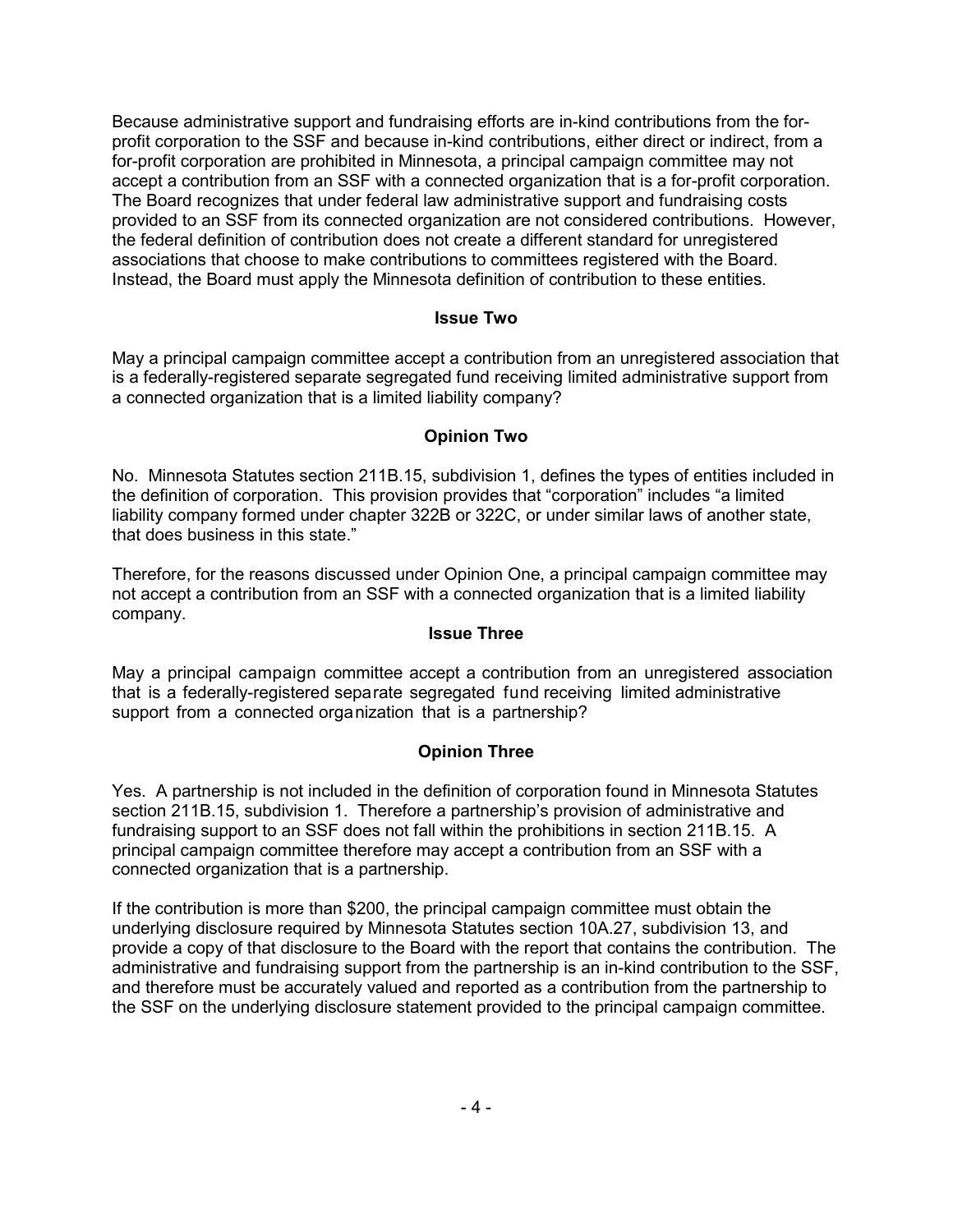#### **Issue Four**

May a principal campaign committee accept a contribution from an unregistered association that is a federally-registered separate segregated fund receiving limited administrative support from a connected organization that is a labor organization?

## **Opinion Four**

Labor organizations are not required to file articles of incorporation. An unincorporated labor organization therefore is not included in the prohibition on corporate contributions. A principal campaign committee therefore may accept a contribution from an SSF with a connected organization that is a labor organization, as defined in 11 C.F.R. § 114.1(d), provided the labor organization is not a "corporation" as defined by Minnesota Statutes section 211B.15, subdivision 1. As stated in Opinion Three, if the contribution is more than \$200, the principal campaign committee must obtain the underlying disclosure required by Minnesota Statutes section 10A.27, subdivision 13, and provide a copy of that disclosure to the Board with the report that contains the contribution. The administrative and fundraising support from the labor organization is an in-kind contribution to the SSF, and therefore must be accurately valued and reported as a contribution from the partnership to the SSF on the underlying disclosure statement.

#### **Issue Five**

May a principal campaign committee accept a contribution from an unregistered association that is a federally-registered separate segregated fund receiving limited administrative support from a connected organization that is a nonprofit corporation, if the nonprofit otherwise complies with Minnesota Statutes section, 211B.15, subdivisions 15 and 17?

## **Opinion Five**

Minnesota Statutes section, 211B.15, provides two separate avenues for nonprofit corporations to contribute to political committees registered with the Board. In Minnesota Statutes section 211B.15, subdivision 15, nonprofit corporations with certain characteristics may make political contributions to Minnesota committees:

Subd. 15. **Nonprofit corporation exemption.** The prohibitions in this section do not apply to a nonprofit corporation that:

(1) is not organized or operating for the principal purpose of conducting a business;

(2) has no shareholders or other persons affiliated so as to have a claim on its assets or earnings; and

(3) was not established by a business corporation or a labor union and has a policy not to accept significant contributions from those entities.

A nonprofit corporation that meets these qualifications may provide administrative support and fundraising services in any amount to the SSF without violating the prohibition on corporate contributions explained in Opinion One. Therefore, a principal campaign committee may accept a contribution from an SSF with a connected organization that is a nonprofit corporation if that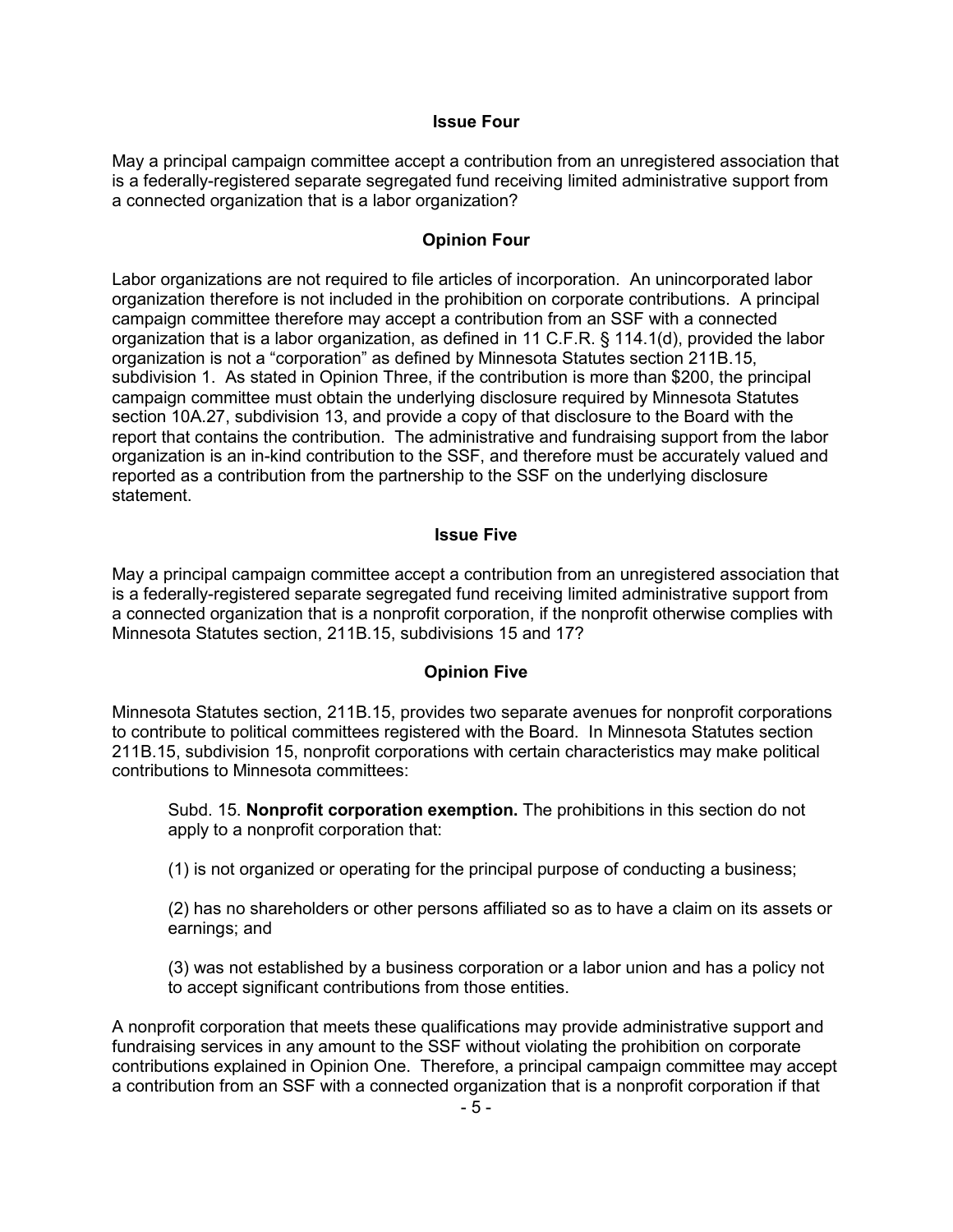nonprofit corporation meets the qualifications in section 211B.15, subdivision 15. The administrative and fundraising support from the nonprofit corporation is an in-kind contribution to the SSF, and therefore must be accurately valued and reported as a contribution from the nonprofit corporation to the SSF on any underlying disclosure statement that must be provided to the principal campaign committee with the contribution.

The second avenue for nonprofit corporation contributions is found In Minnesota Statutes section 211B.15, subdivision 17. This subdivision provides that any nonprofit corporation, including nonprofit corporations that do not qualify under subdivision 15, may provide limited administrative support to one Minnesota political committee or fund:

Subd. 17. **Nonprofit corporation political activity.** It is not a violation of this section for a nonprofit corporation to provide administrative assistance to one political committee or political fund that is associated with the nonprofit corporation and registered with the Campaign Finance and Public Disclosure Board under section 10A.14. Such assistance must be limited to accounting, clerical or legal services, bank charges, utilities, office space, and supplies. The records of the political committee or political fund may be kept on the premises of the nonprofit corporation.

The administrative assistance provided by the nonprofit corporation to the political committee or political fund is limited annually to the lesser of \$5,000 or 7-1/2 percent of the expenditures of the political committee or political fund.

A nonprofit corporation that provides administrative support under subdivision 17 is required by Minnesota Statutes section 10A.20, subdivision 3(o), to disclose to the recipient committee or fund the aggregate value of each type of administrative support provided.

Consistent with this provision a principal campaign committee may accept a contribution from an SSF with a connected association that is a nonprofit corporation if the nonprofit corporation limits its total administrative support to the types of assistance provided in the statute, and in an amount that is the lesser of \$5,000 or 7-½ percent of the expenditures of the political committee or fund. The amount of administrative support received by the SSF must be included on any underlying disclosure statement that must be provided to the principal campaign committee.

## **Issue Six**

May a principal campaign committee accept a contribution from an unregistered association that is a federally-registered nonconnected committee receiving limited administrative support from a partnership?

## **Opinion Six**

Yes. As provided in Opinion Three a partnership is not a type of corporation that is prohibited from making political contributions in Minnesota. The Board understands that a nonconnected political committee must report administrative support and fundraising expenditures as contributions. Therefore the administrative support provided by the partnership should already be included on the nonconnected committee's FEC report , which may be used as the required underlying disclosure statement for contributions to principal campaign committees that exceed \$200.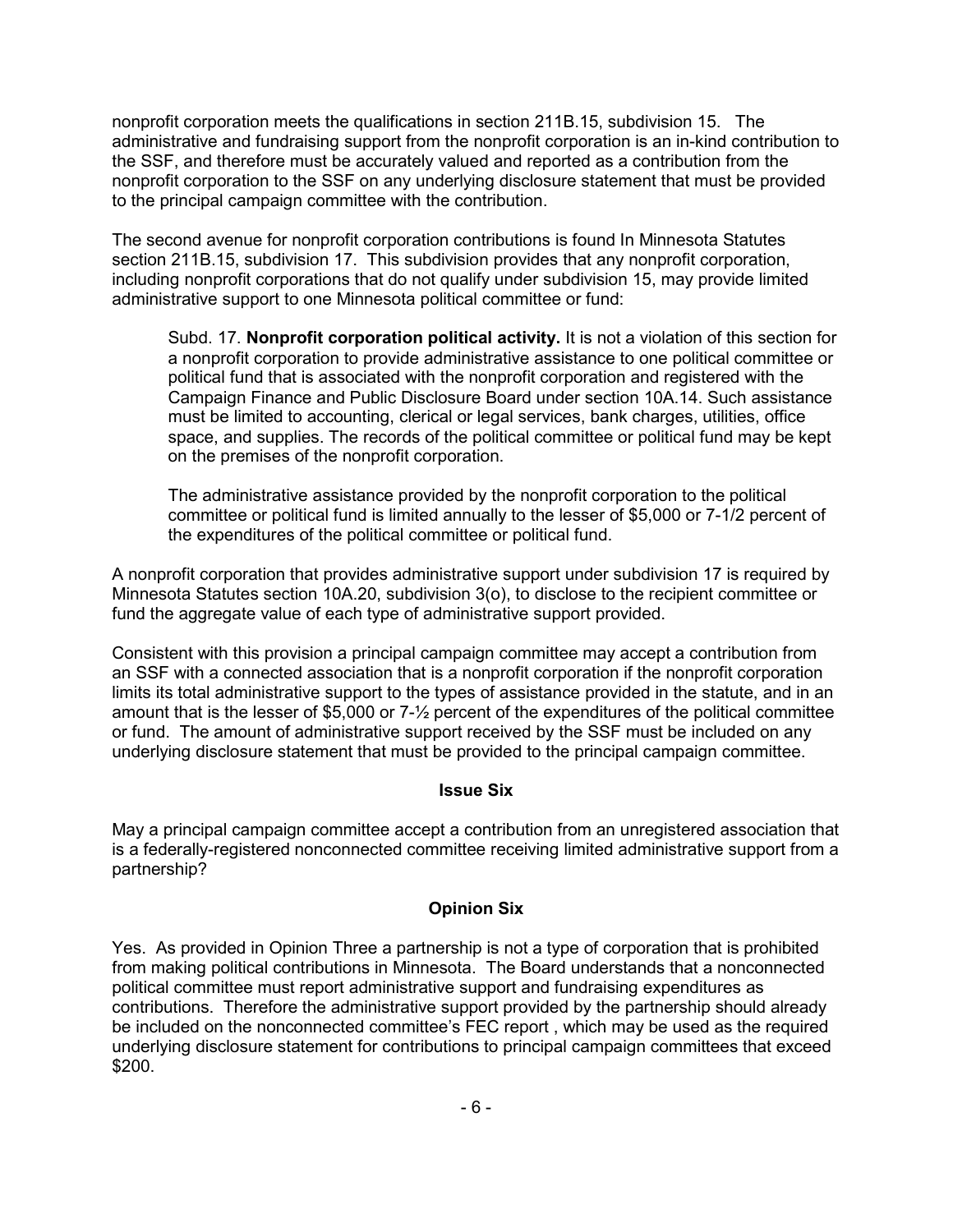#### **Issue Seven**

May a principal campaign committee accept a contribution from an unregistered association that is a federally-registered nonconnected committee receiving limited administrative support from an unincorporated association?

#### **Opinion Seven**

Unincorporated associations may take many forms, including 527 organizations that collect money for political purposes but do not register as political committees with the FEC or in any state. In some cases a 527 or other unincorporated association only accepts contributions from individuals. In other cases, however, the unincorporated associations receive both corporate and individual contributions. Because of the unpredictable sources of funding for unincorporated associations the Board cannot provide a general opinion on this question without specific factual information on the contributing unincorporated association.

The Board notes that some 527 organizations maintain separate accounting for contributions from individuals and contributions from corporations. Under Chapter 10A a 527 organization that maintains separate accounts for individual and corporate contributions is, nonetheless, accepting corporate contributions. A 527 that accepts corporate contributions may not make a contribution to a principal campaign committee, and may place a committee that accepts the 5[2](#page-6-0)7's contribution in danger of violating the corporate contribution prohibition.<sup>2</sup>

# **Issue Eight**

May a principal campaign committee accept a contribution from an unregistered association that is a federally-registered nonconnected committee receiving limited administrative support from a connected organization that is a limited liability company?

# **Opinion Eight**

No. As provided in Opinion Two a limited liability company is a type of corporation that is prohibited from making a contribution either directly or indirectly to a principal campaign committee. Therefore a principal campaign committee may not receive a contribution from a nonconnected committee that receives administrative support from a limited liability company.

The Board understands that under federal law a limited liability company without stockholders is not considered a corporation. That distinction is not recognized in Minnesota campaign law.

<span id="page-6-0"></span><sup>&</sup>lt;sup>2</sup> See the Board's findings in the matter of the complaint of Pat Shortridge regarding the Minnesota DFL and the Democratic Legislative Campaign Committee. [https://cfb.mn.gov/pdf/bdactions/1300\\_Findings.pdf?t=1527787483](https://cfb.mn.gov/pdf/bdactions/1300_Findings.pdf?t=1527787483)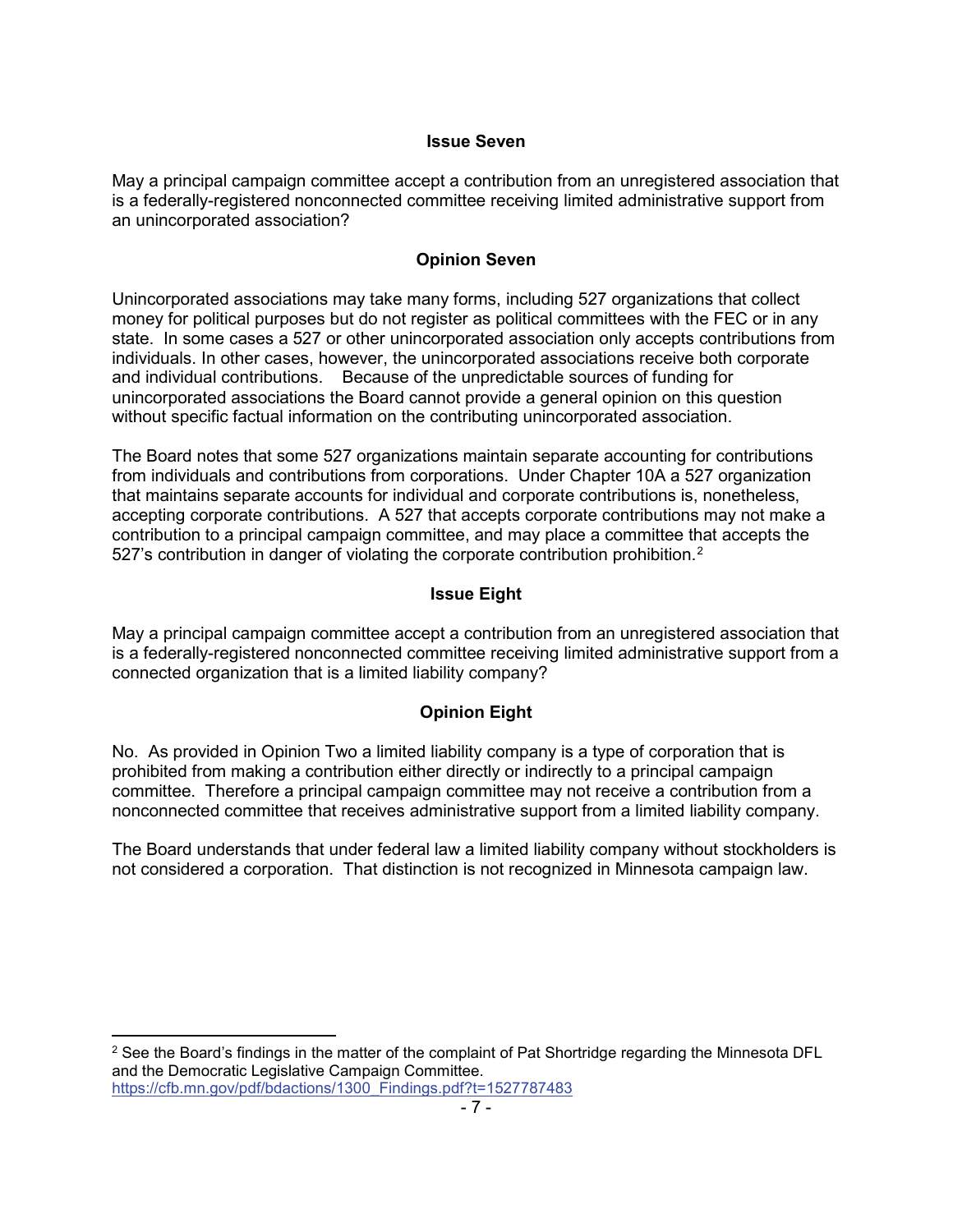#### **Issue Nine**

May a principal campaign committee accept a contribution from an unregistered association that is a federally-registered nonconnected committee receiving limited administrative support from another federally-registered political committee?

# **Opinion Nine**

Yes. As stated earlier in this opinion, the purpose of requiring disclosure from unregistered associations is to prevent contributions that are prohibited under Chapter 10A, and to insure that there is public disclosure regarding the unregistered associations participating in Minnesota state elections. In the questions so far considered the issue was whether the unregistered association directly had received funding from a source prohibited under Minnesota law. Because the federally-registered PAC providing the administrative support may itself have received corporate contributions in the form of administrative support, the question in opinion nine is whether any contributor to the unregistered association has in the past received funding from a source prohibited under Minnesota law.

There is a practical limit on how many layers of contributions may be reasonably reviewed when accepting a contribution from an unregistered association that is a federally-registered PAC. Information about who contributed to the federally-registered PAC's contributors would not be included in the disclosure provided to the principal campaign committee with the contribution. That information could only be determined by researching the actual sources of funding of the federally-registered PAC that provided administrative support to the PAC making the contribution to the principal campaign committee.

The Board concludes that requiring that level of analysis would as a practical matter make it impossible to accept contributions from a federal PAC. That result would be inconsistent with clear statutory guidance that a principal campaign committee may accept a contribution from an unregistered association. Requiring principal campaign committees to determine the sources of funding used by an unregistered association's underlying contributors also would be inconsistent with the provision in Minnesota Statutes section 10A.27, subdivision 13, requiring a disclosure statement from only the unregistered association that is making the contribution to the principal campaign committee. For these reasons, a principal campaign committee may accept a contribution from a federally-registered nonconnected committee that has received a contribution, whether or not in the form of administrative support, from another federallyregistered PAC.

## **Issue Ten**

May a principal campaign committee accept a contribution from an unregistered association registered in another state receiving limited administrative support from a connected organization that is a nonprofit corporation, if the nonprofit corporation otherwise complies with Minnesota Statutes, section, 211B.15 subdivisions 15 and 17?